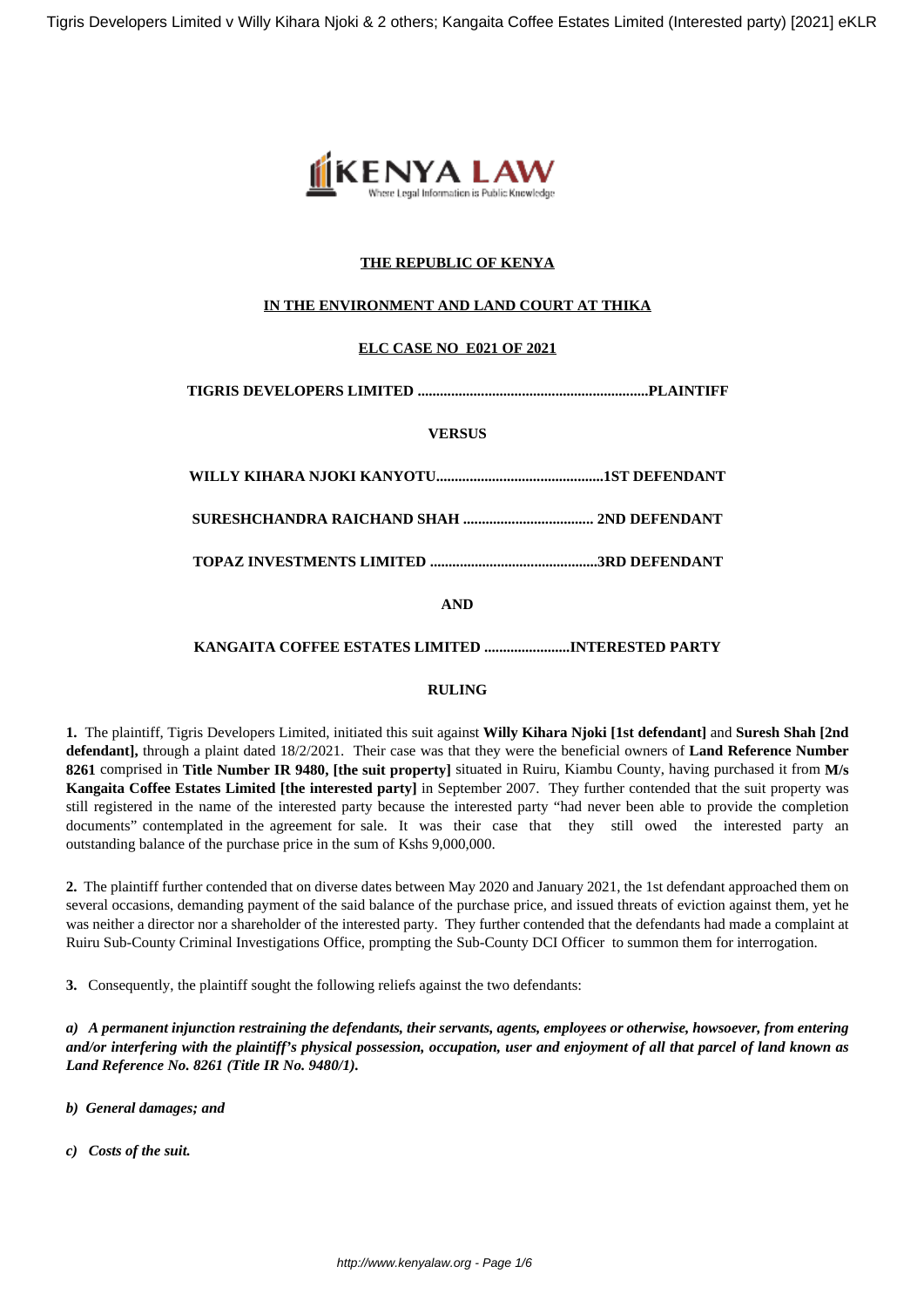**4.** Together with the plaint, the plaintiff brought a notice of motion dated 18/2/2021, seeking an interlocutory injunctive order restraining the 1st and 2nd defendants against entering the suit property or interfering with their possession, occupation, user and enjoyment of the suit property, pending the hearing and determination of this suit. The said application by the plaintiff is one of the three applications falling for determination in this ruling.

**5.** The second application falling for determination in this ruling is the notice of motion dated 4/3/2021, brought by the 3rd defendant. The first limb of the said application dated 4/3/2021 sought an order of joinder of the 3rd defendant. That limb of the application was granted. The second limb of the said application dated 4/3/2021 sought an order discharging, varying and/or setting aside the exparte temporary injunction order issued by this court [Kemei J] on 23/2/2021. The third limb of the 3rd defendant's application dated 4/3/2021 sought an order striking out this suit together with the plaintiff's notice of motion dated 18/2/2021 *ex debito justiciae.*

**6.** The third application falling for determination in this ruling is the 1st defendant's notice of motion dated 7/10/2021, seeking an order staying the proceedings in this suit, pending the forensic examination of various itemized documents by the Directorate of Criminal Investigations. The said application by the 1st defendant was brought after the other two applications had been canvassed and a ruling date reserved. The 1st defendant's application dated 7/10/2021 was argued on 26/10/2021 and it was directed that a single ruling will be rendered for the three applications.

**7.** Because the 1st defendant's application dated 7/10/2021 seeks an order of stay of proceedings in this suit, I will dispose it first. I will thereafter make appropriate pronouncements on the plaintiff's application dated 18/2/2021 and the 3rd defendant's application dated 4/3/2021, depending on the court's findings on the 1st defendant's application.

**8.** It is important to observe at this point that there was contestation about the legal representation of the interested party. The dispute was ultimately resolved through a ruling rendered by Gacheru J on 24/6/2021. The court made a finding that the advocates property appointed to represent the interested party are *M/s Muriu Mungai & Co Advocates.* I now turn to the applications.

#### **1st Defendant's Application dated 7/10/2021**

**9.** The 1st defendant's application dated 7/10/2021 was supported by his affidavit sworn on 6/10/2021, in which he deposed that his late father, James Kanyotu, was a majority shareholder in Kangaita Coffee Estates Limited **[the Interested Party]** and that the company and its assets such as the suit property herein form part of his late father's estate. He added that the suit property belongs to Kangaita Coffee Estates Limited. He further deposed that there is internal conflict and conflict amongst the directors of the interested party, which has culminated in the emergence of two factions. He added that it was his "considered view that the Honourable Court [Gacheru J] relied on a fake document, CR 12, provided by one Christopher Ngata Kariuki, to make the ruling dated 24/6/2021 and this is very unfortunate." The 1st defendant further deposed that there was a scheme orchestrated by parties to this suit "including some beneficiaries of the estate of James Kanyotu" to wrestle the suit property from the interested party and from the estate of the late James Kanyotu. The plaintiff did not file a response to the application.

**10.** The 2nd and 3rd defendants opposed the application through a replying affidavit sworn on 19/10/2021 by Suresh Chandra Raichand Shah. He deposed that the 1st defendant had sufficient time to procure forensic examination of the itemized documents if he so desired and that no plausible reason had been given by the 1st defendant for his inaction. He added that the 1st defendant did not have *locus standi* to bring the application because he was neither a director nor a shareholder of the interested party. He added that the 1st defendant had not demonstrated that he had a known legal interest in the suit property.

**11.** Canvassing the application in the virtual court on 26/10/2021, Mr Ruiru, counsel for the 1st defendant submitted that the 1st defendant had filed official searches indicating that the suit property belongs to the interested while the 2nd and 3rd defendant had similar filed on official search indicating that the suit in the name of the 3rd defendant. Counsel added that the 1st defendant had filed documents indicating that the suit property has rates arrears while the 2nd and 3rd defendant had filed comments indicating that the suit property did not have rates arrears. Counsel argues that the court should allow a stay of proceedings so that reliance is not place on illegal, fraudulent or fake documents.

**12.** Mr Njuguna, counsel for the plaintiff submitted that the plaintiff did not oppose the application because there appeared to be conflicting documents.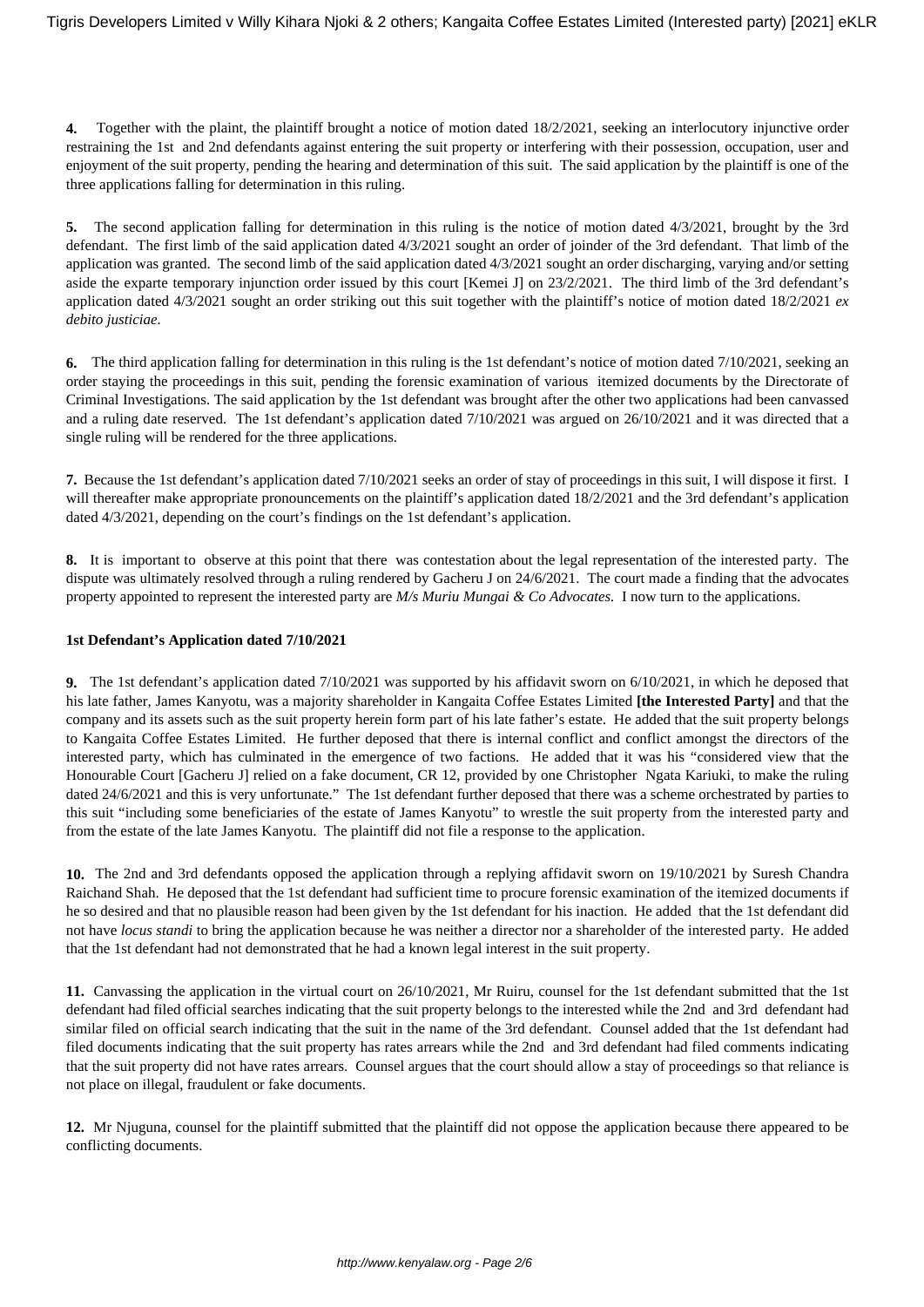**13.** Mr Kimani, counsel for the 2nd and 3rd defendants opposed the application. Counsel submitted that the 3rd defendant holds a tile to the suit property and was in possession of the suit property. Counsel added that the 1st defendant was neither a shareholder nor a director of the interested party. Counsel further submitted that the interested party had not taken a position in this matter despite having been served with court documents. It was the position of counsel for the 2nd and 3rd defendant that the interested party had never impeached the title held by  $3<sup>rd</sup>$  defendant and name of the shareholders and directors of the interested party had complained.

**14.** Counsel for the 2nd and 3rd defendant added that the plaintiff was enjoying an exported injunctive order and the 3rd defendant would stand to be prejudiced if the proceedings were stayed and the injunctive order remained in place. Counsel urged the court to dismiss the application.

**15.** I have considered the application by the 1st defendant seeking stay of proceedings. I have also considered the parties' rival affidavits and submissions. The single question falling for determination in the said application is whether the applicant [1st defendant] has laid a proper basis for an order of stay of proceedings in this suit.

**16.** The general principles which guide our courts whenever they are invited to exercise jurisdiction to stay proceedings are best summarized in **Halsbury's Law of England, 4th Edition, Vol 37** at pages 330 and 332 as follows:

*"The stay of proceedings is a serious, grave and fundamental interruption in the right that a party has to conduct his litigation towards the trial on the basis of the substantive merits of his case, and therefore the court's general practice is that a stay of proceedings should not be imposed unless the proceedings beyond all reasonable doubt ought not to be allowed to continue."*

**17.** Having considered the evidence and submissions tendered by the 1st defendant, I do not think the 1st defendant has laid a proper basis for an order of stay of proceedings in the circumstances of this case. First, the documents which the 1st defendant has itemized were presented and served to the parties more than seven months ago. There was sufficient time for any party who desired to procure forensic examination of the documents to do so. No explanation has been tendered for the failure to procure the forensic examination in the preceding seven months.

**18.** Second, the 1st defendant has no claim in this suit. He is a defendant sued by the plaintiff. His case in relation to the present application is that the suit property belongs to the interested party and that some people are out to wrestle the suit property from the interested party. The interested party is a party to this suit and has not sought a forensic examination of any document. It is therefore strange that the 1st defendant who is neither a director nor a shareholder of the interested party is questioning documents which the interested party does not have any problem with. What emerges from the position taken by the 1st defendant is that he does not appreciate that the interested party is a distinct legal person that speaks through resolutions of its directors and shareholders. He does not also appear to appreciate that he has no *locus standi* to speak on behalf of the interested party in this suit. If he has issues with the way the affairs of the interested party are being handled, he should channel his concerns to the interested party through the administrators of the estate of the late James Kanyotu.

**19.** Thirdly, the 1st defendant has not demonstrated that he has a legal interest in the suit property that would form the basis of the stay order that he seeks. In my view, the fact that the plaintiff [who after obtaining an exparte injunction is now supporting the 1st defendant's plea for stay of proceedings] made the 1st defendant a party to this suit is not a sufficient ground for the court to grant an order of stay of proceedings, moreso when the interested party on whose behalf the 1st defendant purports to speak is a party to the suit and has not sought a stay of proceedings or sought a forensic examination of any of the documents exchanged by the parties in this suit.

**20.** The totality of the foregoing is that the 1st defendant has not satisfied the court that there is a proper basis for staying the proceedings in this suit. Consequently, the 1st defendant's notice of motion dated 7/10/2021 is rejected for lack of merit. I now turn to the plaintiff's application dated 18/2/2021 and the 3rd defendant's application dated 4/3/2021. I will

dispose them simultaneously.

**21.** The plaintiff's application dated 18/2/2021 seeks an interlocutory injunction pending the hearing and determination of this suit. The first limb of the 3rd defendant's application dated 4/3/2021 was a plea for an order of joinder and that plea was duly granted. The second limb of the 3rd defendant's application seeks an order discharging/ varying/ setting aside the interim order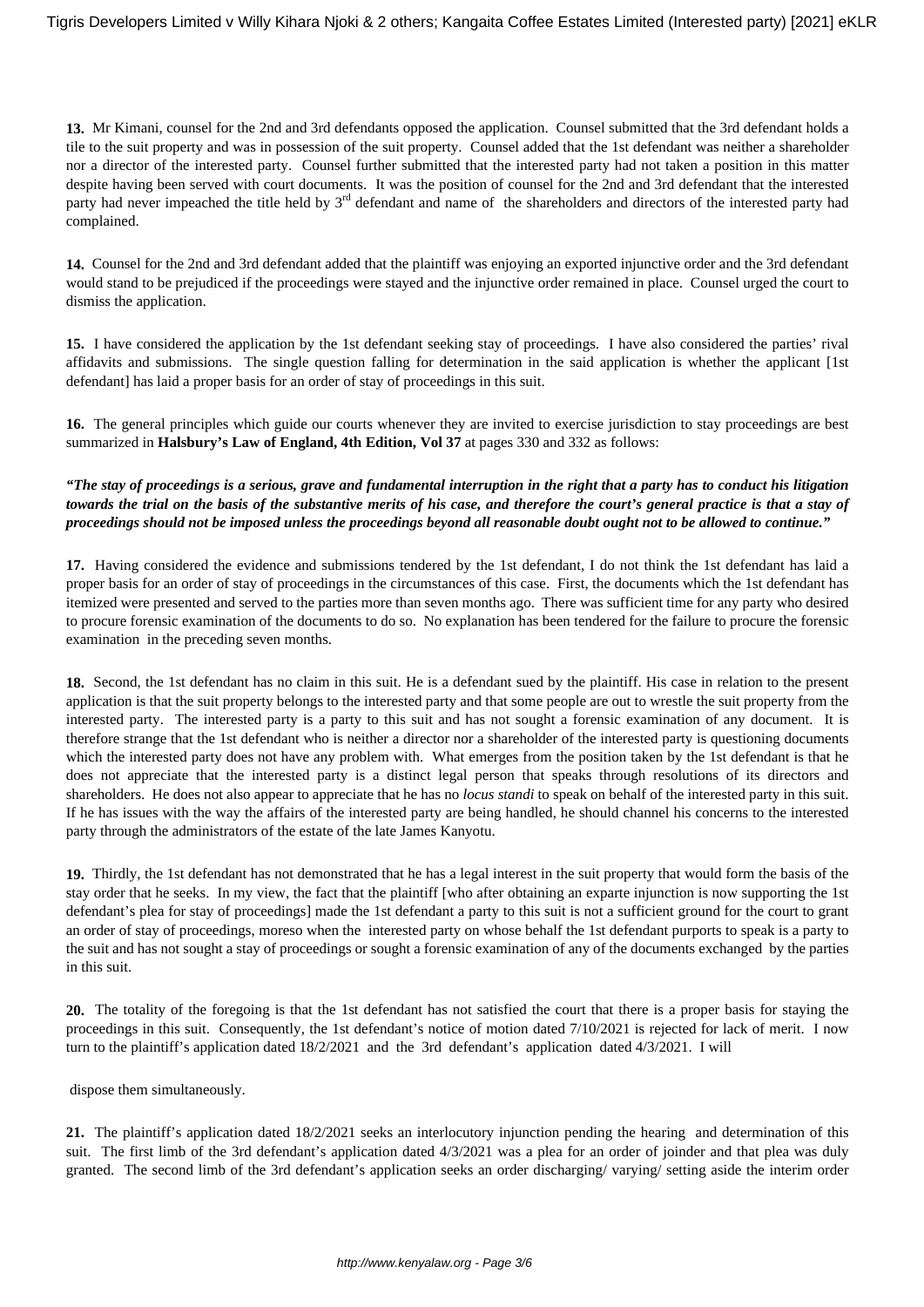issued in favour of the plaintiff on 23/2/2021. The interim order dated 23/2/2021 was issued by Kemei J and was to be in force pending the interparties hearing and determination of the plaintiff's application dated 18/2/2021. It will therefore cease to be in force upon delivery of this ruling. The third limb of the 3rd party's application dated 4/3/2021 is a plea for an order striking out the plaintiff's suit. That is the only limb which falls for determination in this ruling.

**22.** I have considered the evidence and submissions tendered in relation to the two applications. I have also considered the relevant legal frameworks and jurisprudence on the key issues falling for determination in the two applications. The single question falling for determination in the plaintiff's application dated 18/2/2021 is whether the plaintiff has satisfied the criteria upon which our trial courts exercise jurisdiction to grant an interlocutory injunctive relief. The single question falling for determination in the remaining limb of the 3rd defendant's application dated 4/3/2021 is whether the application satisfies the criteria upon which our trial courts exercise jurisdiction to strike out suits *ex-debito justitiae.* I will make brief sequential analysis and pronouncements on the two questions.

**23.** The principle upon which our trial courts exercise jurisdiction to grant interlocutory injunctive relief was outlined in **Giella v Cassman Brown & Co Ltd [1973] EA 358,** and is well settled. First, the applicant is required to demonstrate a prima facie case with a probability of success. Secondly, the applicant is required to demonstrate that if the interlocutory injunctive relief is not granted, he would stand to suffer irreparable damage that cannot be adequately indemnified through an award of damages. Thirdly, if the court has doubts on either or both of the above two limbs, the application is to be determined on a balance of convenience. Fourthly, at this interlocutory stage, the court does not make conclusive or definitive pronouncements on the substantive issues in the suit. The focus of the court is to establish whether the criteria has been satisfied.

**24.** The plaintiff claims to have a beneficial interest in the suit property pursuant to a sale agreement dated 20/9/2007 between it and the interested party. The plaintiff contends at paragraph 6 of the plaint that the "interested party has never concluded the sale transaction as it has never been able to provide the completion documents under the terms of the agreement." The plaintiff adds at paragraph 7 of the plaint that there still remains an outstanding balance of the purchase price in the sum of kshs 9,000,000. It does therefore appear, from the pleadings and from the evidence presented at this interlocutory stage, that the plaintiff did not acquire the suit property because the purported sale agreement was never completed.

**25.** It is also noted that the plaintiff may not legally enforce the purported

sale agreement dated 20/9/2007 because it is now more than 14 years since the purported agreement was allegedly executed. It is also strange that the plaintiff has not made any claim against the interested party even at this stage when it has been brought to its attention that the interested party sold and conveyed the suit property to **M/s Artaxerxes Limited** who in turn sold it to the 3rd defendant. The plaintiff's case at this stage is not helped by the fact that the interested party who is alleged to have sold and conveyed the suit property to **M/s Artaxerxes Limited** has elected not to support the plaintiff's claim.

**26.** Given the above circumstances, it is my view that the plaintiff has not, at this interlocutory stage, demonstrated that it has a crystallized interest in the suit property which should be protected through an injunction. Secondly, what would be at stake is the money that the plaintiff may have paid to the interested party, if indeed the alleged money was paid. That money can be recovered through an appropriate suit. It is noted at this stage that no evidence has been presented to demonstrate that the plaintiff paid the alleged sum of Kshs 50,000,000. Nothing other than the unstamped agreement dated 20/9/2007 [which is alleged to have been disowned by the advocates alleged to have witnessed it] was presented as evidence of payment.

**27.** On its part, the 3rd defendant has presented a copy of the title bearing relevant entries. They contend that they hold the original title. Both the title and the search exhibited by the 3rd defendant show that the suit property was conveyed to the 3rd defendant by **M/s Artaxerxes Limited** on 14/4/2011. Further, the 3rd defendant has exhibited a transfer dated 1/4/2011; stamp duty pay in slip; cheque for Kshs 17,500,000 dated 20/12/2010 together with the corresponding transaction journal; and funds remittance slip dated 31/3/2011 for Kshs 156,406,568. The 3rd defendant has demonstrated that they have had quiet possession of the suit property since they acquired it in 2011.

**28.** The totality of the foregoing is that the plaintiff has failed to satisfy the two essential requirements in **Giella v Cassman Brown & Co Ltd [1973] EA 358,** Put differently, the plaintiff has failed to satisfy the criteria upon which our courts exercise jurisdiction to grant interlocutory injunctive relief. The net result is that the plaintiff's application dated 18/2/2021 is dismissed for lack of merit. The interim order issued on 23/2/2021 will accordingly lapse today. I now turn to the single question in the 3rd defendant's application dated 4/3/2021.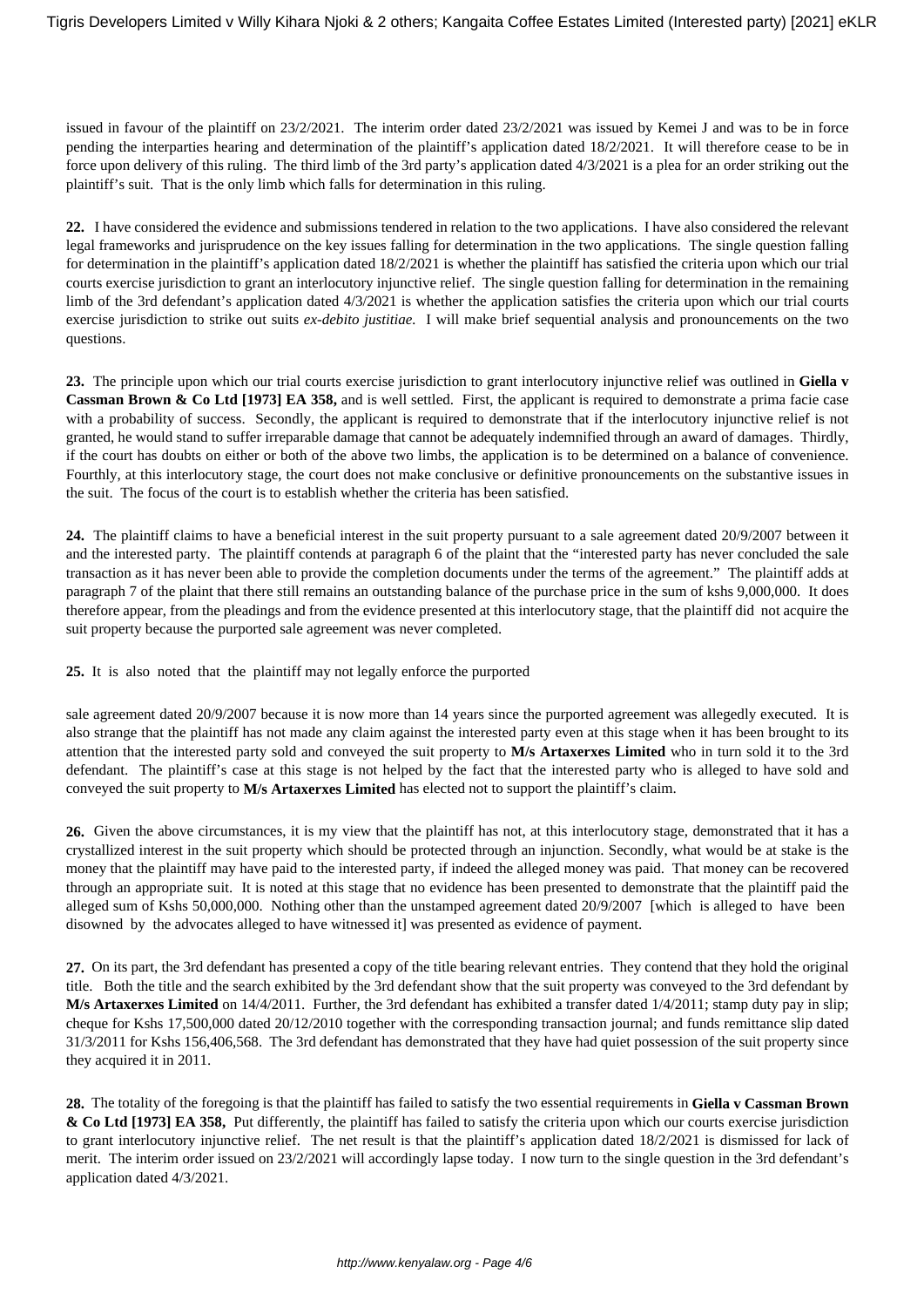**29.** The single question in the 3rd defendant's application dated 4/3/2021 is whether the application meets the criteria upon which a trial court exercises jurisdiction to strike out a suit *ex debito justiciae*. The principle upon which our courts exercise jurisdiction to strike out suits *ex debito justiciae* are well-settled. The **Court of Appeal in Co-operative Merchant Bank Ltd v George Fredrick Wekesa, Civil Appeal No. 54 of 1999** summarized the principle as follows:

*"…….. striking out a pleading is a draconian act, which may only be resorted to in plain cases …… Whether or not a case is plain is a matter of fact ………. A court may only strike out pleadings where they disclose no semblance of a cause of action or defence and are incurable by amendment."*

**30.** The above principle has been reiterated by the Court of Appeal in a line of decisions, including: (i) **Yaya Towers Limited v Trade Bank Limited (in liquidation) Civil Appeal No 35 of 2000;** and (ii) **Kivanga Estates Limited v National Bank of Kenya Limited [2017]eKLR.**

**31.** The 3rd defendant contends that the plaintiff is a busy body who has no known or registrable right or interest in the suit property. The 3rd defendant further contends that the firm of *Mirugi Kariuki Advocates* and their *Mr Kahiga Waitindi* who are expressed as having drawn and attested to the agreement which the plaintiff invoked to initiate this suit have disowned the agreement. The 3rd defendant argues that to the extent that the plaintiff relied on a forged document and has boldly lied on oath about the purported sale agreement dated 20/9/2007, no action can be founded on an illegal act.

**32.** I have looked at the letter dated 4/3/2021 from *M/s Mirugi Kariuki & Co Advocates.* They have disowned the agreement. In his response, Mr Njuguna, counsel for the plaintiff argued that there was no proper evidence that the sale agreement was forged. He further submitted that there was no conclusive evidence that the letter dated 4/3/2021 which the 3rd defendant relies on came from *M/s Mirugu Kariuki Advocates.*

**33.** I have taken the above submissions into account. I have also taken into account the prevailing jurisprudence on the principle upon which the jurisdiction to strike out pleadings is exercised. I will allow the plaintiff's suit to stand, if not for anything else, for the purpose of determining the authenticity of the agreement the plaintiff is waving. The 2nd and 3rd defendants are at liberty to bring an appropriate application for security of costs.

#### **Disposal Orders**

**34.** In light of the foregoing, the 1st defendant's application dated 7/10/2021; the plaintiff's application dated 18/2/2021; and the 3rd defendant's application dated 4/3/2021 are disposed in the following terms:

*a) The 1st defendant's application dated 7/10/2021 is dismissed for lack of merit. The 1st defendant shall bear costs of the said application dated 7/10/2021.*

*b) The plaintiff's application dated 18/2/2021 is dismissed for lack of merit and the interim order which has been in force pending the determination of the application lapses forthwith. The plaintiff shall bear costs of the application.*

*c) The third defendant's plea for an order striking out this suit is declined without any order as to costs. The 3rd defendant and any other defendant shall be at liberty to bring an application for security for costs of this suit.*

#### **DATED, SIGNED AND DELIVERED VIRTUALLY AT THIKA ON**

#### **THIS 6TH DAY OF DECEMBER 2021**

**B M EBOSO**

**JUDGE**

## **IN THE PRESENCE OF: -**